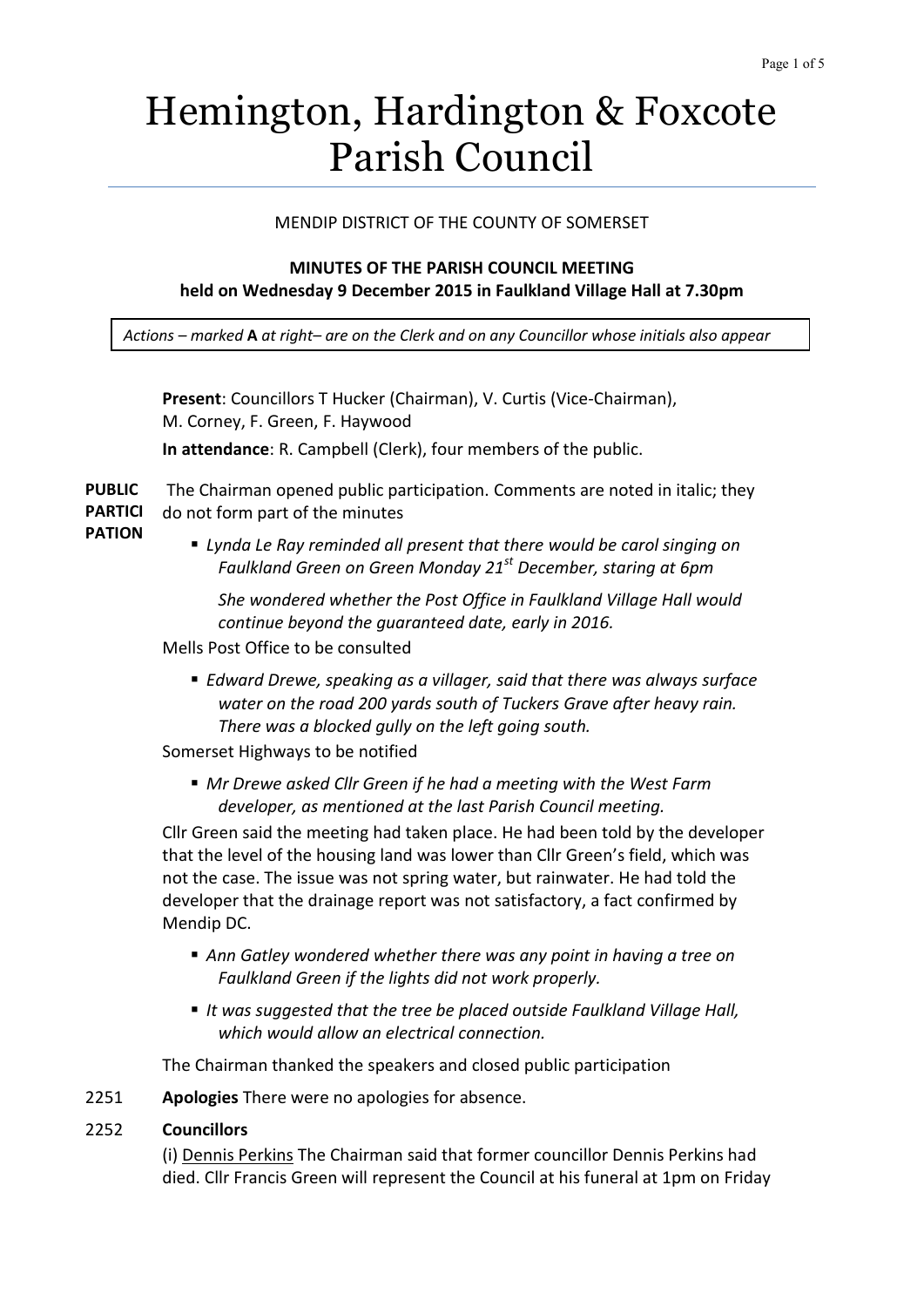11 December at St Mary's Hemington. Ward Councillor Drewe will also attend. The Chairman said that Dennis had done a lot for the Parish Council, which it was thought he had served for about 30 years, and for Faulkland Village Hall, where he had been a member for even longer. He had also been involved with the Frome Show. He was a man of few words, but when he did speak he was well worth listening to.

Ward Councillor Drewe added that Dennis had done a lot behind the scenes. He had organised whist drives for up to 100 people and if necessary put up the prizes himself, all proceeds going to the Village Hall. He has also been involved with the Faulkland Flower Show. Cllr Drewe had served on the Parish Council with him from 1999 and Dennis had hardly missed a meeting. Dennis had only chaired one PC meeting and had said afterwards that he had no desire to repeat the experience.

(ii) Acceptance of Declaration of Office Fiona Haywood, co-opted on 11 November, signed the declaration of acceptance of office and was welcomed to the Parish Council.

(iii) Co-option No-one had put themselves forward for co-option to fill the one remaining place on the council. The Chairman said that current members all lived in the centre of Faulkland and that it would be good to have a councillor living in another part of the parish, particularly Hemington or Foxcote.

(iv) Councillors' lead areas of responsibility Areas vacant due to resignations were assigned as follows:

Playing Field – Cllr Hucker

Highways – Cllr Haywood

Speedwatch – a co-ordinator to be sought outside the PC Facebook – Cllr Haywood will ask her husband

#### 2253 **Interests and dispensations**

There were no declarations of interests

#### 2254 **Minutes**

Cllr Corney queried minute 2241, fourth paragraph (District Cllr's conversation with Planning Officer).

Councillors present on 11 November 2015 agreed that the minutes of the Parish Council Meeting of that date were a true record. They were signed by the Chairman.

# 2255 **Clerk's report**

All items were on the agenda.

### 2256 **County and District Councillors**

- Ward Councillor Drewe said that the Parish Council should not have commented on planning application 2015/1136/REM (minute 2227i) because the dispensations had not been signed before the item was considered.
- Cllr Drewe updated the Parish Council on proposals to license isolated activities such as layby burger vans, including the one at Terry Hill crossroads.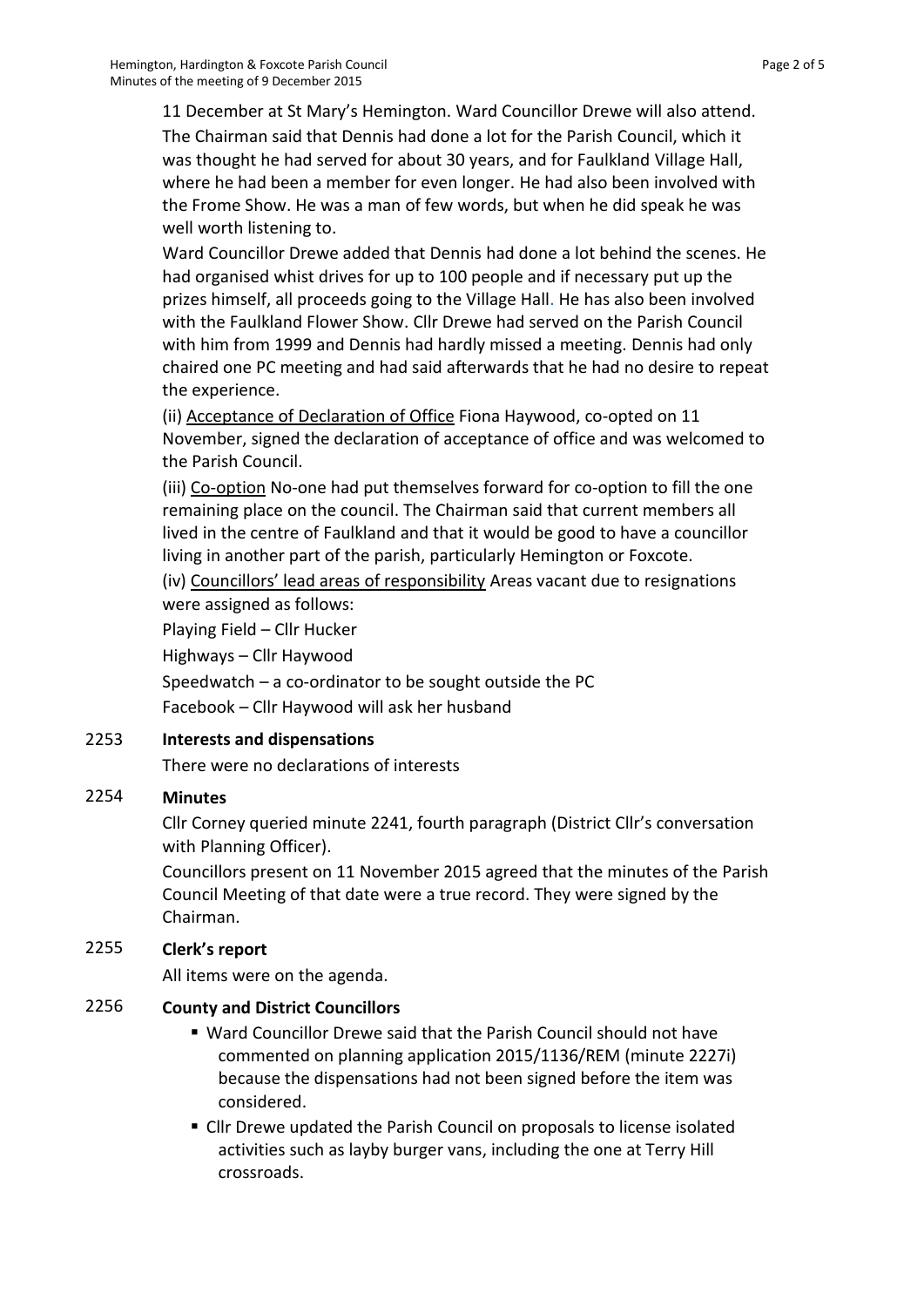- He advised that an enforcement notice was about to be served in relation to a poultry house in the parish.
- The appeal in relation to the Retreat, Foxcote had been held the previous week. The result was not known.
- The appeal against refusal of a Certificate of Lawfulness for a barn at Charlton Farm had been unsuccessful. The owners can revert to permission for two holiday homes on the site. Mendip DC will have to pay the costs of the appeal as they did not respond within 56 days to a matter of notification.
- Permission was not needed to repair the damage to the outhouse at Tuckers Grave Inn, damaged by a spectacular piece of 'sideways parking'.

The Chairman thanked District Councillor Drewe for his report. Cllr Drewe left the meeting.

2257 **Faulkland Playing Field** It had been too wet to straighten the goalposts.

### 2258 **Planning**

### (i) Applications None

(ii) Planning and enforcement decisions and updates Cllr Corney said that on reading minute 2241, paragraph four (District Councillor's conversation with Planning Officer), he had emailed the officer for clarification. Mr. U'Dell had replied as follows: "Councillor Drewe came into the office, could have been on Tuesday 10th November, and approached me for an update on the application. I merely confirmed to him that the application was still pending a decision and if the LPA was minded to recommend approval it would be coming to him as Ward Member as the Parish Council recommend refusal. I hope this clarifies the situation."

The Clerk confirmed that he had previously advised the Chairman that no recommendation had been sent to Mendip DC in relation to planning application 2015/1136/REM, though recommendations on previous applications relating to the West Farm site had been sent. After the meeting of 7 October he had asked councillors to ensure that signed requests for dispensations were received in time for due consideration.

All councillors said that they proposed to make a new application for dispensation in relation to the West Farm site, in which they considered they had a pecuniary interest due to the proximity of their properties.

It was agreed in principle to hold an extra meeting of Hemington Parish Council to consider application 2015/1136/REM (see minute 2264 below), subject to dispensation requests having been both received and approved, in the hope that any recommendation would still be considered by Mendip DC.

(iii) Mendip Local Plan Part II Councillors thoroughly approved Cllr Corney's consolidation of the consultation response, which had been circulated. To be sent to Mendip. Cllr Green left the meeting (8:25pm)

2259 **Highways and rights of way** Updates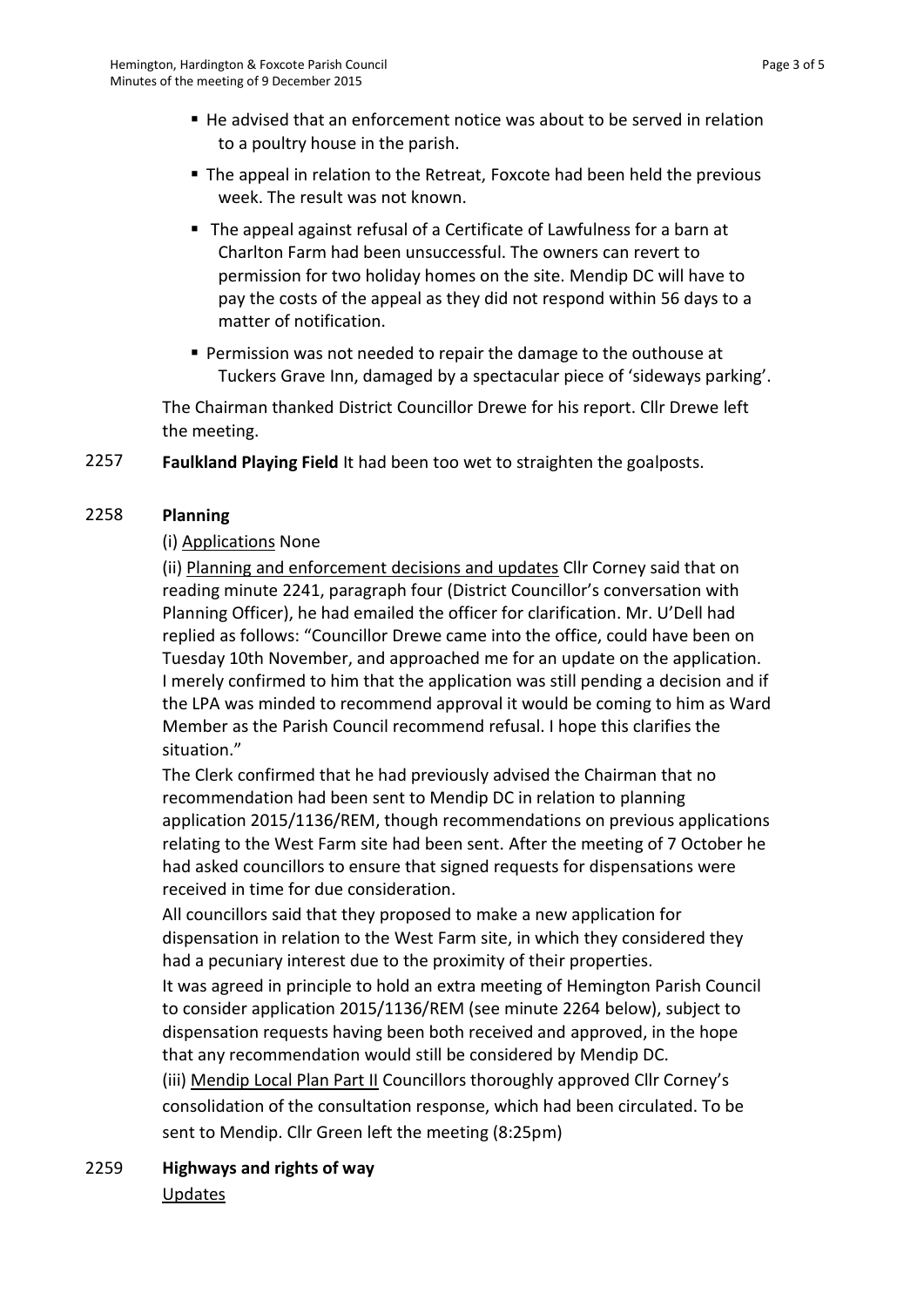(i)None.

(ii) A response to the Parish Council's appeal, dated 28 September 2015, against the advice Somerset Highways had given the planning authority on application 2013/0914 West Farm, Faulkland, to be sought urgently

## 2260 **Rights of Way** Nothing to report.

2261 **Phone Box** The application was still with Mendip DC. The Clerk advised the conditions of the standard agreement. Cllr Corney took the agreement and will review it.

### 2262 **Finance**

(i) Financial statement The bank reconciliation was not to hand due to late arrival of the bank statement.

(ii) Sector-led audit procurement It was agreed to take no action and hence to be opted in to the sector-led audit procurement body from 2017

(iii) Budget 2016-17 Councillors considered the draft budget 2016-17 which had been circulated, line by line.

**RESOLVED** (proposed Cllr Hucker, 2<sup>nd</sup> Cllr Corney, unanimous) to approve the budget showing income of £8,152 and expenditure of £8,311 SUBJECT TO confirmation of the continuation of the temporary post office. Final approval to be given at the January meeting

# (iv) Precept 2016-17

**RESOLVED** (proposed Cllr Hucker, 2<sup>nd</sup> Cllr Corney, unanimous) to set a precept of £7,750 for 2016-17 SUBJECT TO confirmation of the continuation of the temporary post office. Final approval to be given at the January meeting. (v) **RESOLVED** (proposed Cllr Hucker, 2nd Cllr Corney, unanimous) to pay

| Cheque | Payee and item                                            |           |
|--------|-----------------------------------------------------------|-----------|
|        |                                                           | *inc. VAT |
| 967    | Bristol Wessex Billing Services Ltd, final allotment bill | 13.58*    |
| 968    | The Landscape Group, grass cutting November 2015          | 259.99*   |
| 969    | Clerk's salary (post dated) £221.70 expenses £5.00        | 226.70    |

# 2263 **Correspondence and reports**

(i) Correspondence since the last meeting was noted. The Mendip DC Parishes Bulletin had a list of Local Legacy Fund grants. Hemington PC had not been successful. After studying the list it was thought that a larger application should be made next year.

(ii) Reports

- Cllr Corney thanked Lynda LeRay for organising an enjoyable evening on 20 November in aid of Faulkland Village Hall.
- Cllr Curtis said Parking in Bishop Street at the mouth of the pond was blocking the public right of way. The matter to be kept under review and to be a January agenda item. There had been reports of otters at the pond.
- Hedge cutting to be chased urgently.